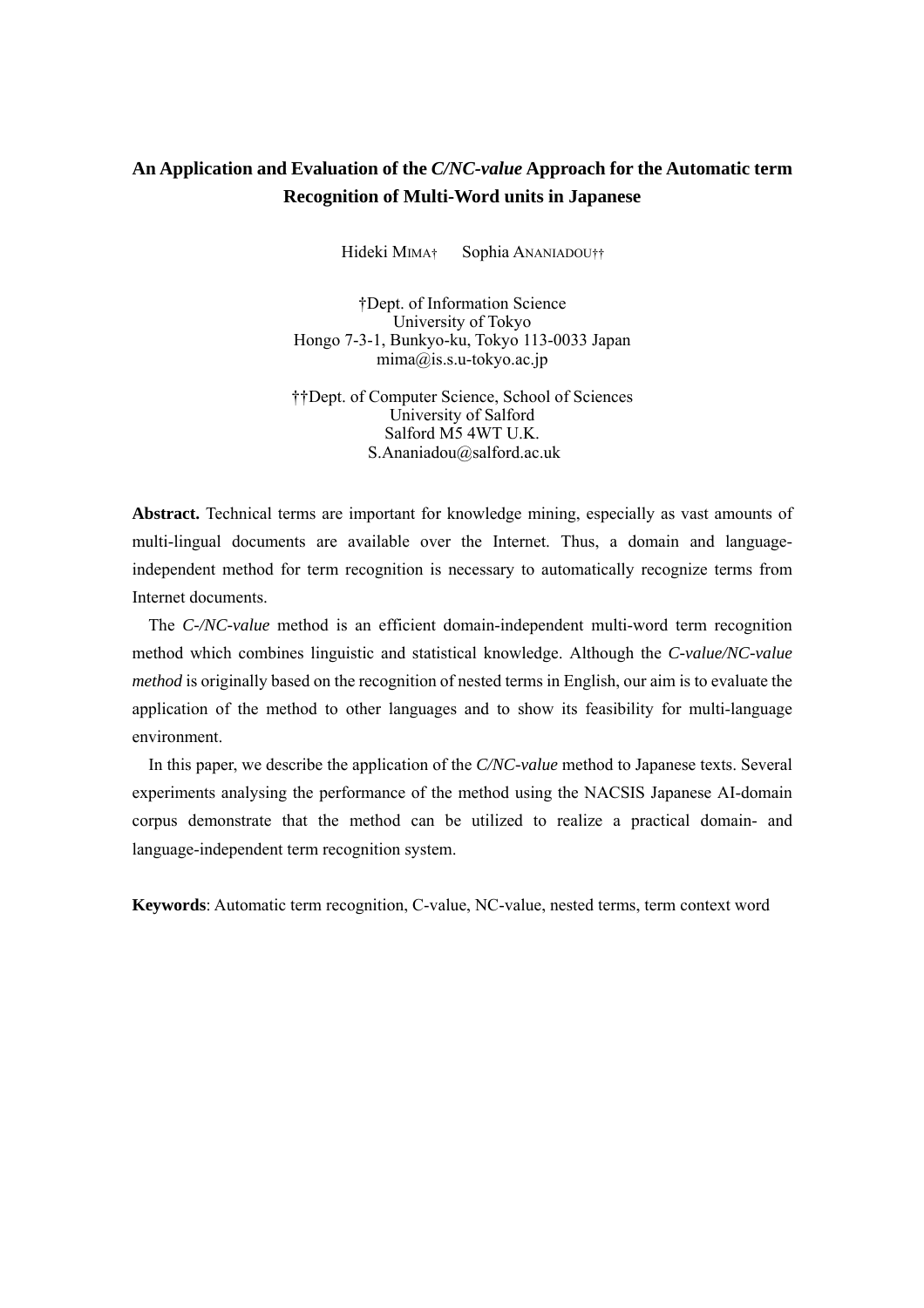## **1. Introduction**

With the recent dramatic increase of importance of electronic communication and data-sharing over the internet, there is a growing number of publicly accessible global knowledge sources, such as documents.

 In general, technical terms represent the most important concepts of a document and characterize the document semantically. In specialized fields, especially in areas such as computer science, biology, and medicine, there is a growing number of new terms that represent newly created concepts. As existing term dictionaries cannot cover the needs of specialists, a domain- and language-independent automatic term recognition (ATR) method is necessary for efficient term discovery (Mima 1998). The *C/NC-value* method is an efficient domain-independent multi-word term recognition method, which combines linguistic and statistical information (Frantzi 2000). In this paper, we apply and evaluate this method which originally extracts multi-word terms from English corpora.

This paper is divided into two parts: in the first part we describe the *C-value* which aims to improve the extraction of nested multi-word terms and collocations (Frantzi 1999) and in the second part, we describe the *NC-value* which incorporates context information into the *C-value* method, thus aiming to improve multi-word term extraction (Frantzi 1999). We also describe a method for the extraction of context words around terms. Although the *C-value/NC-value* method was originally developed for nested terms in English, our aim is to evaluate its application to other languages, such as Japanese and to show its feasibility in a multi-language environment.

In this paper, we primarily explain the *C/NC-value* method as an efficient system for domain-independent term recognition. We then describe an application of the method to Japanese texts.

Since ATR methods are mostly empirical (Kageura 1996), we evaluate the results of the method in terms of precision and recall (Salton 1983). The results are compared with those produced by the most common statistical technique used for ATR to date, the frequency of occurrence of the candidate term, which was applied to the same corpus.

Several experiments analysing the performance of the method using the NACSIS Japanese AI-domain corpus demonstrate that the method can be utilized to realize a practical domain- and language-independent term recognition system.

# **2. The C-value Approach**

In this section we present briefly the *C-value* approach (Frantzi 2000) to multi-word ATR and its application to Japanese, together with a performance evaluation using the NACSIS Japanese corpus. *C-value* is a domain-independent method for multi-word ATR, which aims to improve the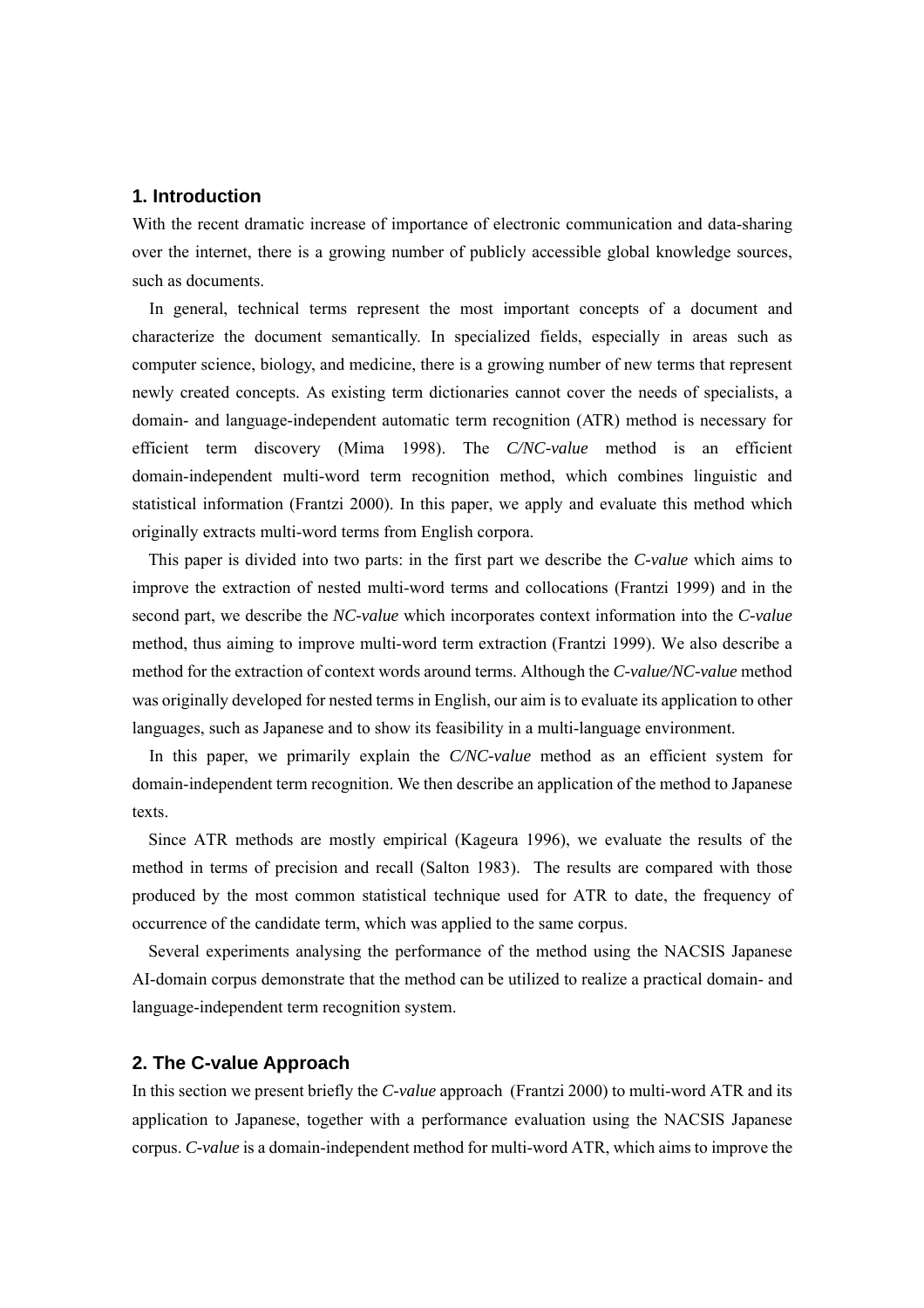extraction of nested terms. The method takes as input a corpus and produces a list of candidate multi-word terms. These are ordered by their *termhood*, i.e. their likelihood of being valid technical terms. The higher the C-value result the greater is the likelihood of a candidate term being a valid term. The *C-value* approach combines linguistic and statistical information, with an emphasis on the statistical part. The linguistic information consists of linguistic filters based on the part-of-speech tagging of the corpus and a stop-list. The statistical part combines statistical features of the candidate string, in the form of a measure, also called *C-value*.

#### **2.1 The Linguistic Part**

The linguistic part consists of the following:

- 1. Part-of-speech information after tagging the corpus.
- 2. Linguistic filters applied to the tagged corpus to exclude those strings not required for extraction.
- 3. A stop-list.

## Tagging

Part-of-speech tagging is the assignment of a grammatical tag (e.g. noun, adjective, verb, preposition, determiner, etc.) to each word in the corpus. This information is needed by the linguistic filters, which will only permit specific strings for extraction.

## The linguistic filter

The purpose of applying the linguistic filter applied to a tagged corpus is to detect possible patterns as terms. However, the choice of the linguistic filter affects the precision and recall of the output list. We have experimented with a number of different filters in English:

- *1. Noun+ Noun*
- *2. (Adj|Noun)+ Noun*
- *3. ((Adj|Noun)+ |((Adj|Noun)\* (NounPrep)?) (Adj|Noun)\*) Noun*

In general, a 'closed' filter, which is strict about the strings it permits, will have a positive effect on precision but a negative effect on recall.

Experiments on biological corpora revealed that the addition of prepositions as part of the linguistic filter influenced the precision negatively.

An 'open' filter, one that permits several types of strings, has the opposite effect: negative for precision, positive for recall. Therefore, the choice of the linguistic filter depends on how we want to balance precision and recall: preference for precision over recall would probably require a closed filter, while preference for recall would require an open filter. We are not strict about the choice of a specific linguistic filter, since different applications require different filters. We will present our method combined with the filters for Japanese in section 2.4, together with the performance evaluation regarding the choice of linguistic filters.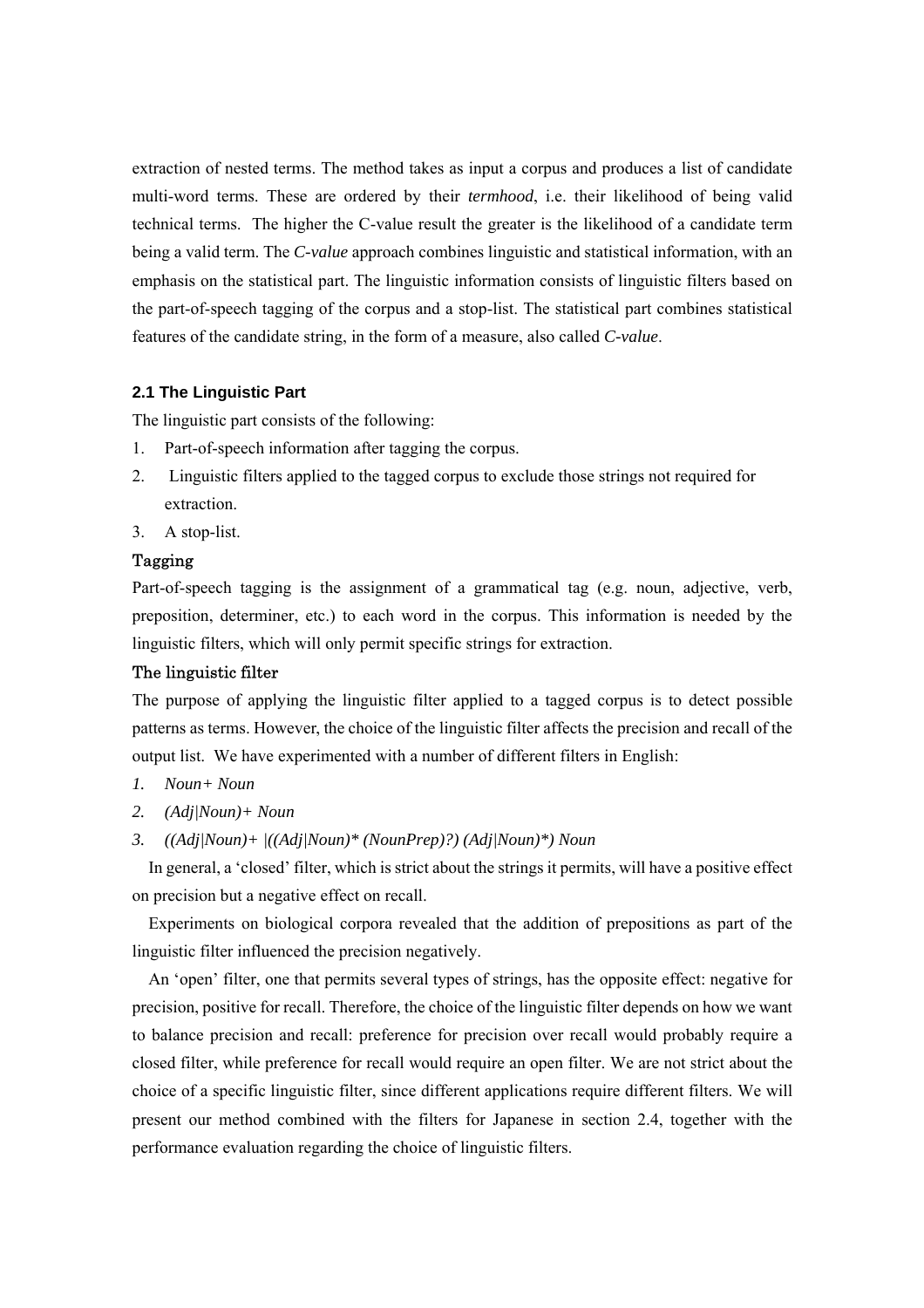#### The stop-list

A stop-list for ATR is a list of words which are not expected to occur as terms in that domain. It is used to avoid the extraction of strings that are unlikely to be terms, thereby improving the precision of the output list.

The stop list can be progressively refined following the initial results of the *C/NC value*. A refined stop list drastically improves precision.

#### **2.2 The Statistical Part**

The *C-value* statistical measure assigns *termhood* to a candidate string, placing it in the output list of candidate terms. The measure is based on the following statistical characteristics of the candidate string:

- 1. The total frequency of occurrence of the candidate string in the corpus.
- 2. The frequency of the candidate string as part of other longer candidate terms.
- 3. The number of these longer candidate terms.
- 4. The length of the candidate string (in number of words).

### **1) The use of the total frequency of occurrence of the candidate string in the corpus**

Frequency generally produces good results since terms tend to occur with relatively high frequencies. However, an advantageous characteristic of the *C-value* approach is to focus not only on the frequencies of candidate terms, but also on the linguistic nature of *nested terms[1](#page-3-0)* . For example<sup>[2](#page-3-1)</sup>, consider the string *soft contact lens*. A method that uses frequency of occurrence would extract it given that it appears frequently enough in the corpus. Its substrings, *soft contact* and *contact lens*, would also be extracted since they would have frequencies at least as high as *soft contact lens* (and they satisfy the linguistic filter used for the extraction of *soft contact lens*). However, *soft contact* is not a term.

## **2) The use of the frequency of the candidate string as part of other longer candidate terms**

A quick solution to this problem is to extract only a substring of a candidate term if it appears a sufficient number of times by itself in the corpus (i.e. not only as a substring). Then, in order to calculate the *termhood* of a string, we should subtract from its total frequency its frequency as a substring of longer candidate terms

$$
termhood \quad (a) = f(a) - \sum_{b \in T_a} f(b) \tag{1}
$$

where,

 $\overline{a}$ 

<span id="page-3-0"></span><sup>&</sup>lt;sup>1</sup> Where we call *nested terms* those that appear within other longer terms, and may or may not appear by themselves in the corpus.

<span id="page-3-1"></span> $2^{2}$  Although, in this section, we use English examples to facilitate understanding the original idea of *nested terms*, it is obvious that the same linguistic phenomenon can also be observed in Japanese from the view point of the growing number of 'borrowed' morphemes (Kageura 1998).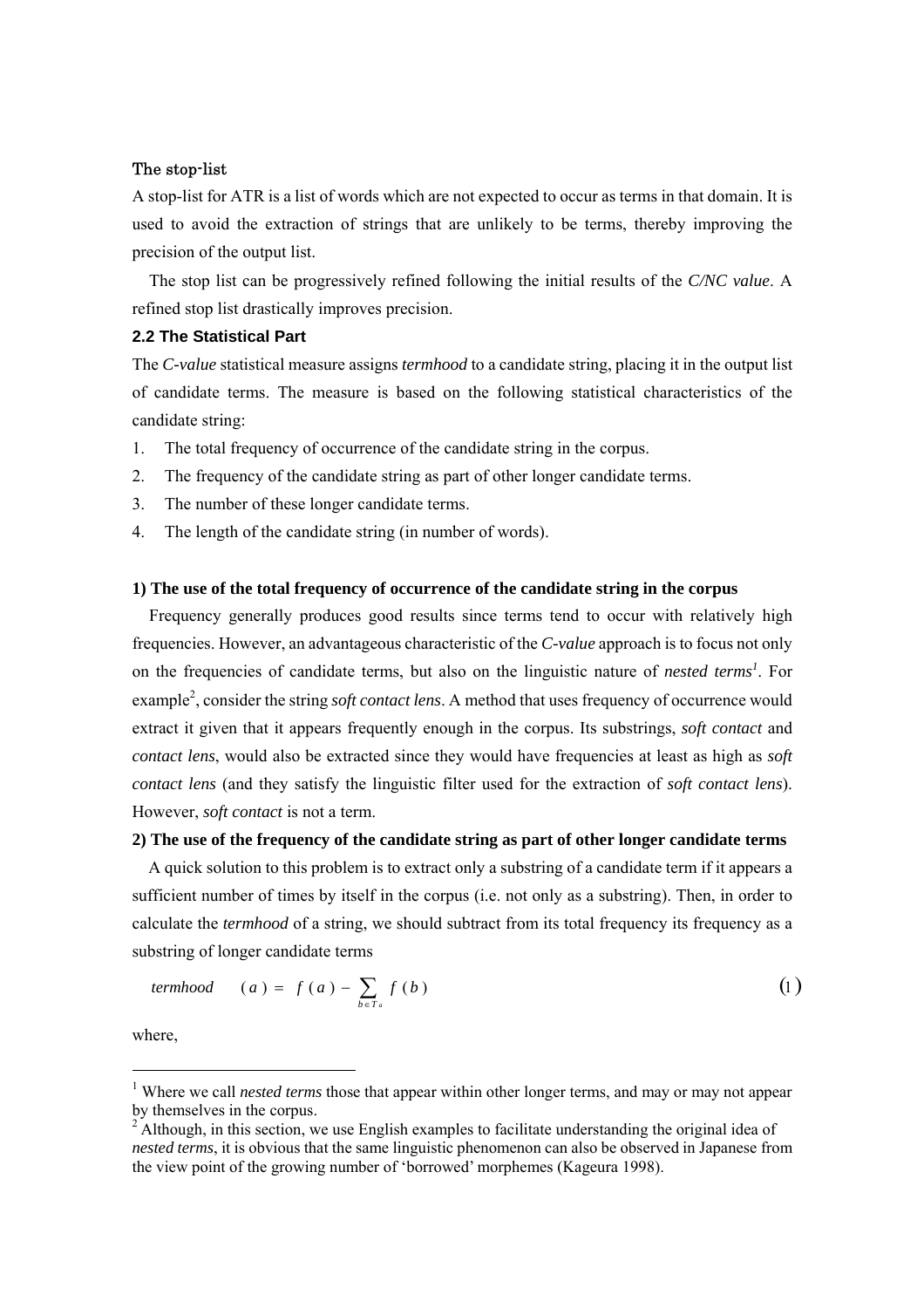*a* is the candidate string,

*f(a)* is its total frequency of occurrence in the corpus,

*Ta* is the set of candidate terms that contain *a*,

*b* is such a candidate term,

*f(b)* is the frequency of the candidate term *b* that contains *a*.

#### **3) The use of the number of longer candidate terms that our string appears as nested in**

However, the problem is not totally solved using the above measure. Consider the following two sets of terms from computer science.

| real time image generation | floating point operation  |
|----------------------------|---------------------------|
| real time clock            | floating point arithmetic |
| real time expert system    | floating point constant   |
| real time image generation | floating point operation  |
| real time output           | floating point routine    |
| real time systems          |                           |

Both of these two sets contain *nested terms*. The first set contains the term *real time* and the second the term *floating point*. Except *expert system*, all of the other substrings, *time clock*, *time expert system*, *time image generation*, *image generation*, *time output*, *time systems*, *point arithmetic*, *point constant*, *point operation*, *point routine*, are not terms. So substrings of terms may or may not be terms themselves. Also, terms that are substrings do not have to appear by themselves in a text. As a result, a measure like formula (1) would exclude terms if these have been only found as nested, or if they are not nested but present a very low frequency.

The evidence adopted in the *C-value* method to solve the problem is that the higher the number of longer terms that our string appears as nested in, the more certain we can be about its independence. In the above two sets of examples, *real time* appears in every term of the first set, and *floating point* in every term of the second. We have no such evidence for *time clock*, *time expert system*, *time image generation*, *image generation*, *time output*, *time systems*, *point arithmetic*, *point constant*, *point operation*, *point routine*. Because *real time* appears in 5 longer terms, and *floating point* in 4 longer terms, indicates that both show sufficient 'independence' from the longer terms they appear in. This is not the case for *time clock*, which only appears in one term.

#### **4) The length of the candidate string (in number of words)**

 $\overline{a}$ 

The last parameter in the *C-value* measure is the length of the candidate string with respect to the number of words. Since it is less probable that a longer string will appear *f* times in a corpus rather than a shorter string<sup>3</sup>, the fact that a longer string appears  $f$  times is more important than that

<span id="page-4-0"></span><sup>3</sup> This is based on the assumption that the probability of occurrence of the word *a* in the corpus is independent of the probability of occurrence of any other word in the corpus, which is not always true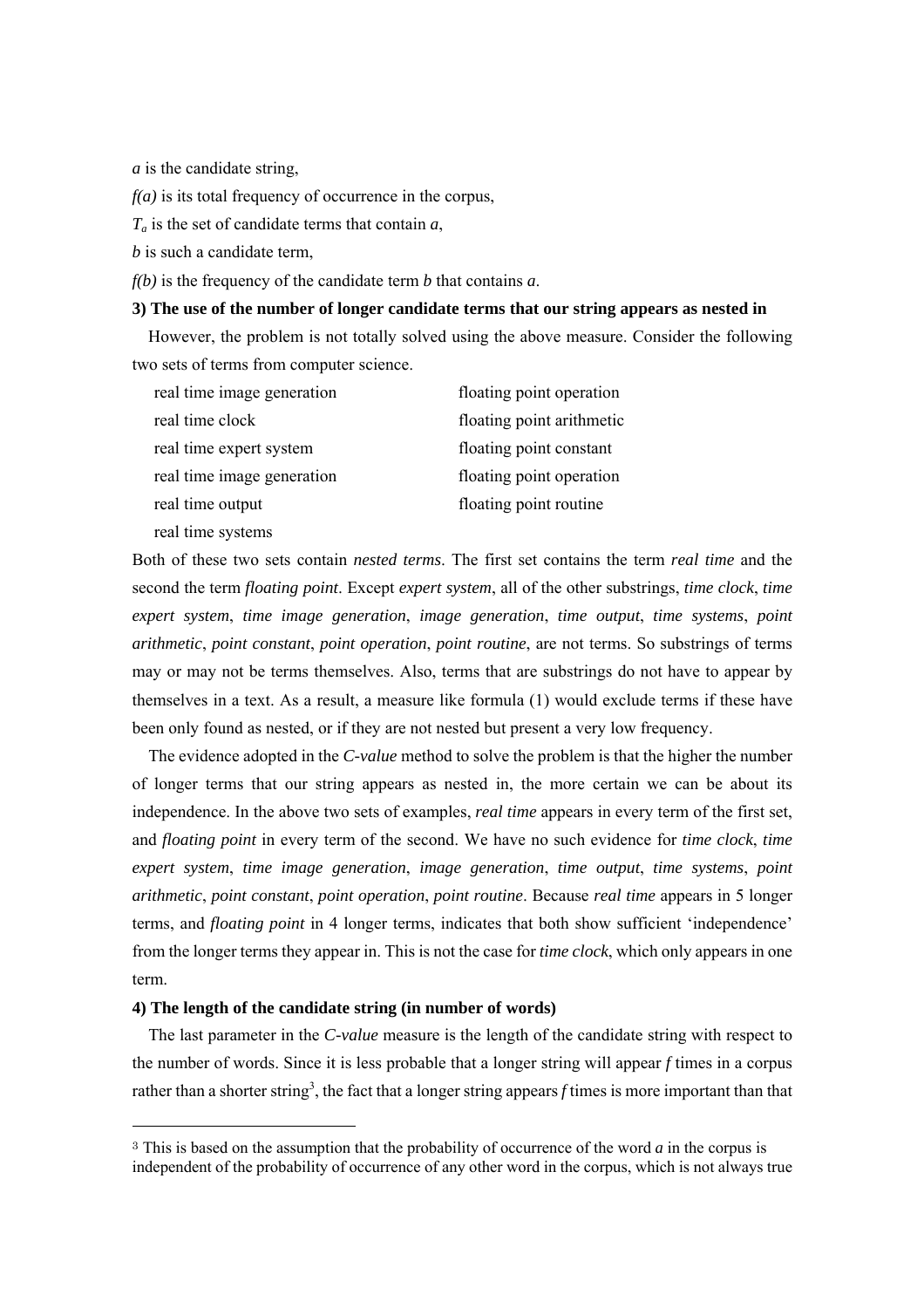of a shorter string appearing *f* times. For this reason, the length of the candidate string is incorporated into the measure.

Since maximum length terms cannot be nested in longer terms, and some strings are never found as nested, we distinguish two cases

- 1. If *a* is a string of maximum length or has not been found as nested, then its *termhood* will be the result of its length and its total frequency in the corpus.
- 2. If *a* is a shorter string of any other length, then we must consider if it is part of any longer candidate terms.

If a string appears as part of longer candidate terms, then its *termhood* will also depend on its frequency as a nested string, as well as the number of these longer candidate terms. Despite the fact that appearing as part of longer candidate terms affects its *termhood* negatively, the bigger the number of these candidate terms, the higher is its independence from these. This latter number moderates the negative effect of the candidate string being nested in longer candidate terms.

The measure of *termhood*, called *C-value* is given as

$$
C-value(a) = \begin{cases} \log_2|a| \cdot f(a) & a \text{ is not nested,} \\ \log_2|a|(f(a) - \frac{1}{P(T_a)} \sum_{b \in T_a} f(b)) \\ & \text{otherwise} \end{cases}
$$
 (2)

Where

*a* is the candidate string,

|*a*| is the length of the candidate string *a* (in number of words),

*f(.)* is its frequency of occurrence in the corpus,

*Ta* is the set of extracted candidate terms that contain *a*,

 $P(T_a)$  is the number of these candidate terms.

It is obvious that *C-value* is a measure based on the frequency of occurrence of *a*. The negative effect on the candidate string *a* being a substring of other longer candidate terms is marked by the negative sign  $-$  in front of the total sum of  $f(b)$ . The independence of *a* from these longer candidate terms is given by  $P(T_a)$ . The fact that the greater this number the bigger its independence (and vice versa), is reflected by having  $P(T_a)$  as the denominator of a negatively signed fraction. The positive effect of the length of the candidate string is moderated by the application of the logarithm on it.

Further details and examples on how *C-value* works together with the performance evaluation

-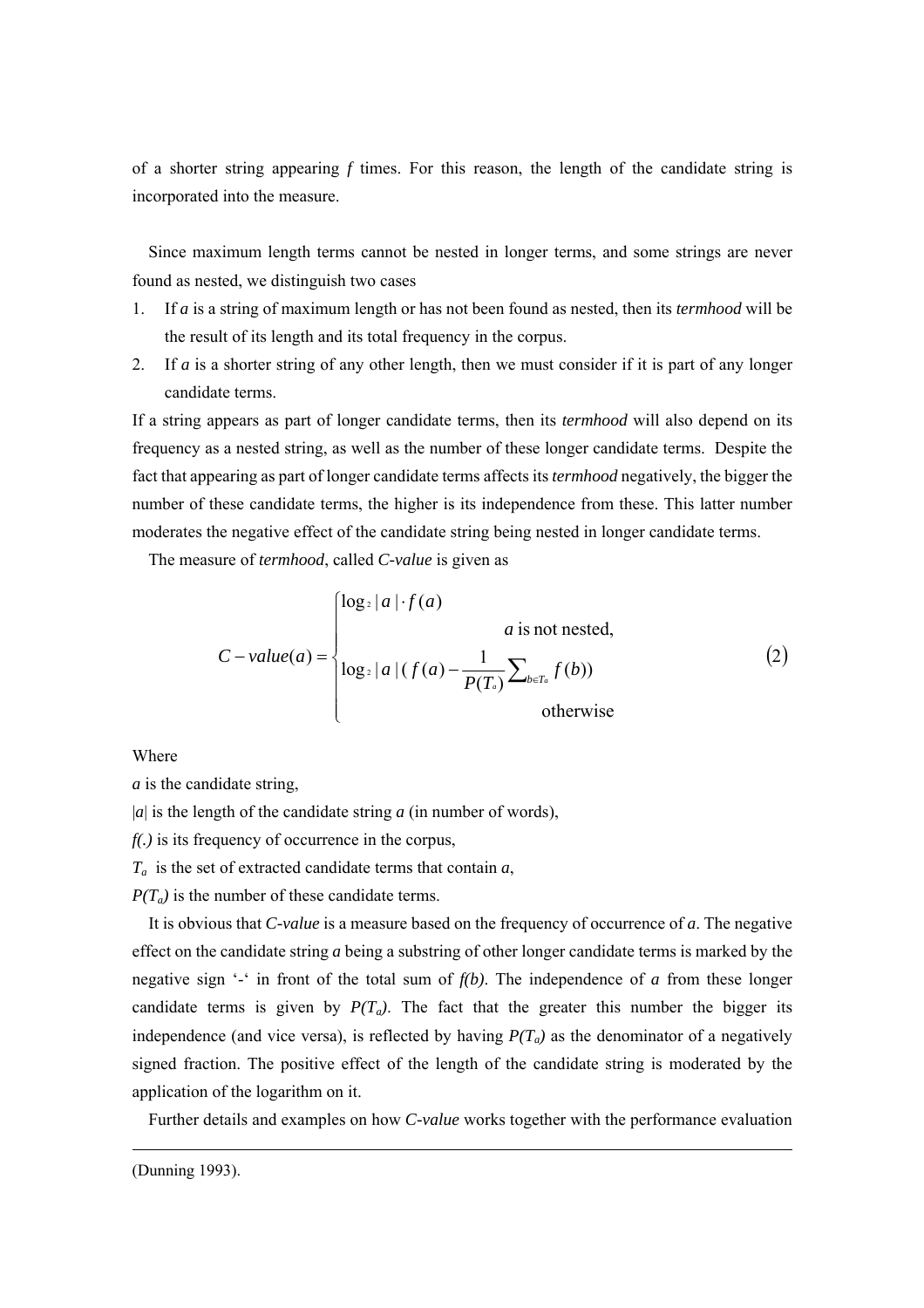using an English corpus can be found in (Frantzi 1999), (Frantzi 2000).

### **2.3 The** *C-value* **approach to Japanese**

In order to apply the *C-value* method to Japanese it is necessary to choose the appropriate linguistic filter(s) for Japanese. As we have already mentioned, the choice of linguistic filter depends on how we want to balance precision and recall. Furthermore, in order to secure positive effect for frequency-based ATR, 'open' filters are preferred. For Japanese, we currently adopt the following patterns as linguistic filters of *termhood* in Japanese.

[Filter 1] *Noun{2,}*

 $\overline{a}$ 

Ex. "*giji-raNsûseisû-keiretsu" (pseudo-random numbers)[4](#page-6-0) , "kasou-kansû" (virtual function)* 

[Filter 2] *(Prefix | Adv) (Noun | Adj | Suffix)+ Noun+* 

Ex. *"zen-nijyû-setsuzoku" (full duplex connection), "hi-douki-sûshiN" (asynchronous transmission)* 

[Filter 3] *Prefix Noun+ Suffix*

Ex. *"mi-teigi-kata" (undefined type), "sai-syoki-ka" (re-initialize)* 

 However, in order to make a thorough extraction down to the minutest candidate terms for Japanese, the following issues must be resolved.

## • **How can we deal with borrowed terms (Katakana strings[5](#page-6-1) ) and unknown words?**

Since Japanese is an agglutinating language, it is necessary, to segment it into appropriate morphemes<sup>[6](#page-6-2)</sup> initially by using a morpheme dictionary. Research has shown that, in Japanese, borrowed terms are growing in number (Kageura 1998), making the maintenance of morpheme dictionaries difficult. Thus, it is a rather common feature of morphological analysers to recognize Katakana strings not as morphemes but as unknown words (Kurohashi 1998). As a result, we are not able to obtain the necessary information from morpheme segments (part-of-speech information) of every borrowed term.

Although these errors might not affect the performance of certain techniques, i.e. calculating the frequency of occurrence, they have to be dealt with in other cases. (Hisamitsu 1998) deals with the problem of segmentation errors in Japanese by post-processing, i.e. using transformation rules and contextual information.

#### • **How can we retrieve nested collocations in borrowed terms?**

As *C-value* is based on the recognition of nested terms, it requires minimum morpheme

<span id="page-6-0"></span><sup>4</sup> In this paper, sample Japanese is Romanized in italic based on the Hepburn system with the corresponding English words following in parentheses.

<span id="page-6-1"></span><sup>&</sup>lt;sup>5</sup> Although not every Katakana string in Japanese is a borrowed word, in this paper, we use the word 'Katakana' string with the same meaning as borrowed word. <sup>6</sup>

<span id="page-6-2"></span> $<sup>6</sup>$  In this paper, we use the word 'morpheme' as the linguistic representation of the smallest meaningful</sup> element.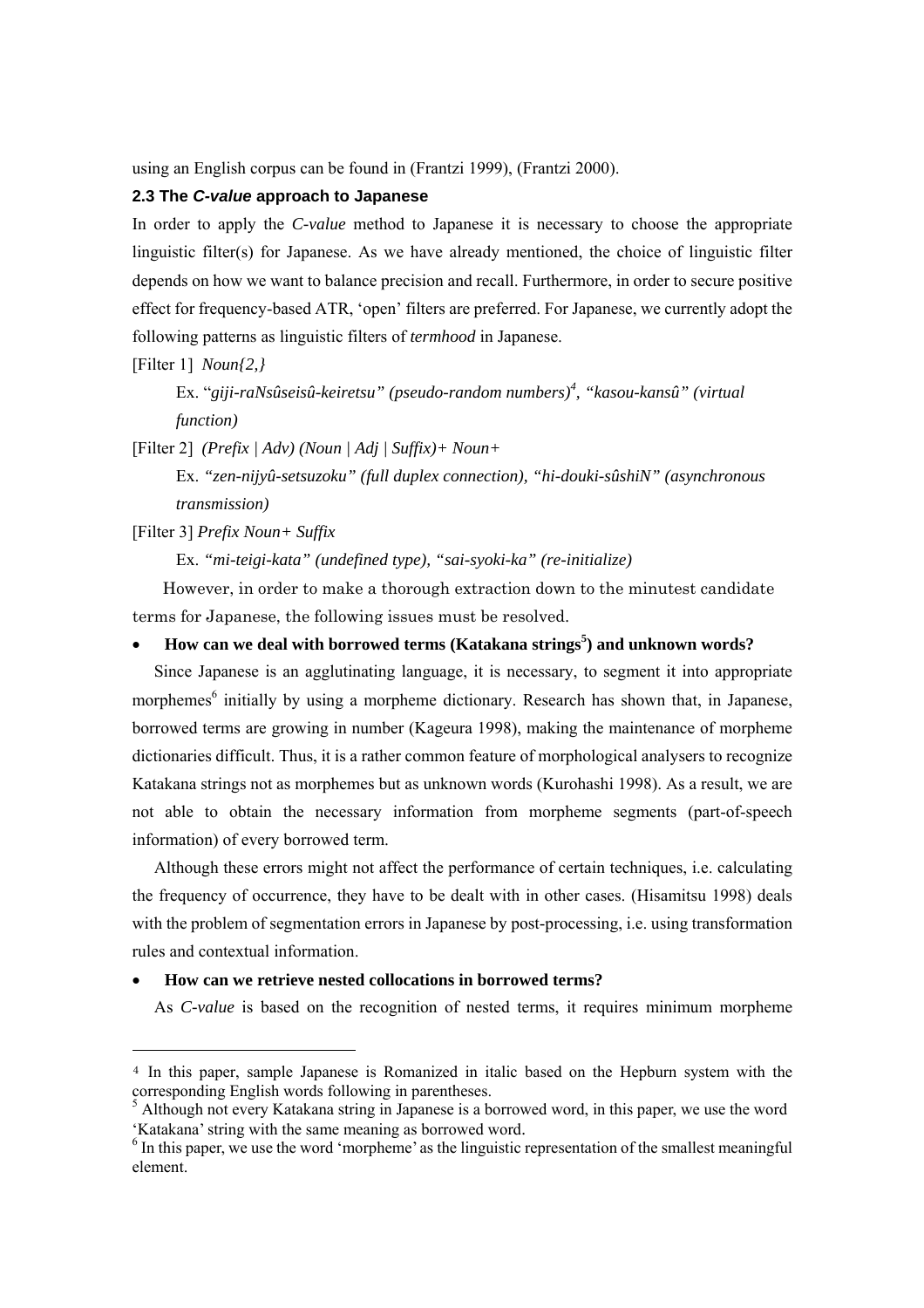recognition. The recognition of nested terms requires morpheme string matching.

 However, as mentioned above, since we may not be able to obtain original segments from borrowed terms, we cannot expect to find any morpheme segments in the borrowed terms. As a consequence, the retrieval of nested collocations may fail.

In order to solve the above problems, the following assumptions are taken into account in the linguistic filters and the *C-value*:

# • **Allow Katakana strings (unknown words) to be substituted into** *Nouns* **in the linguistic filters.**

Ex. *"kyôyû-memori" (shared memory), "tyokusetsu-kakusaN-supekutoramutsûshiN-hôshiki" (direct sequence spread spectrum transmission)*

#### • **Perform character level string matching to every Katakana string.**

To extend the coverage for detecting the nested terms in Japanese, we use character level string pattern matching instead of using word (morpheme) level pattern matching for Katakana strings.

## **2.5 Evaluation**

 $\overline{a}$ 

We have conducted experiments to examine the performance of the method with respect to:

- 1) The precision of the top 10% of the resulting list including the individual score for nested terms according to each linguistic filter.
- 2) The overall performance from the point of view of precision and the recall by 11-point score<sup>[7](#page-7-0)</sup>.
- 3) The interval value of the precision to confirm the 'practical' performance, while applying it to Japanese texts.

The results are based on both tagged and untagged corpora. We use JUMAN (Kurohashi 1998) for the morphological analysis of Japanese in order to tag the corpus which is used for the evaluation of the untagged corpus. We used the NACSIS tagged/untagged corpus (Koyama 1998) as input and evaluated the results by comparing the TMREC Manual- and Index-Candidates as a correction set (Kageura 1999). In the evaluation, we only observed the tendencies on the basis of exact match, i.e. with respect to the complete coincidence with the correction set. As we mentioned earlier, ATR techniques are mostly based on frequency of occurrence, on the assumption that terms tend to appear with high frequency. We have therefore evaluated the results of the C-value method in terms of precision and recall and compared it with frequency of occurrence.

 In table 1, we show, the corresponding precision for each of the three linguistic filters and for the whole result, and we compare them with the corresponding results of frequency of occurrence. Since *C-value* is a method which aims to improve the extraction of nested terms, the comparison

<span id="page-7-0"></span><sup>7</sup> Where 11-point score indicates that, for example, precision at recall 0.10 is taken to be maximum of precision at all recall points ≥ 0.10.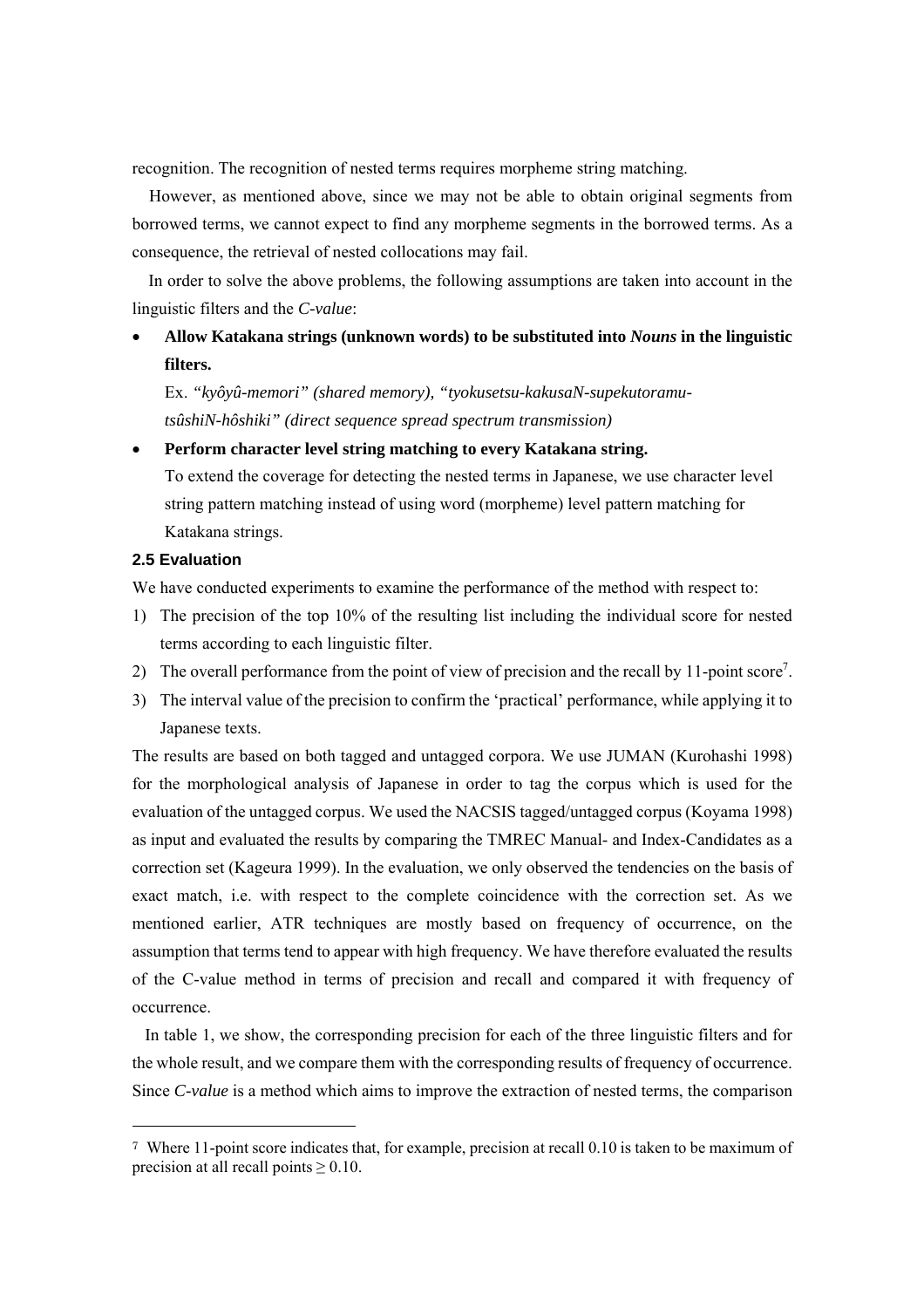investigated its advantage by showing the results for individual precision of nested terms. In the table, the label "nested terms" indicates the candidate terms that have also appeared as nested (i.e. the candidate terms that have also appeared by themselves in the corpus), the label "all" indicates all the candidate terms extracted by the *C-value* and by the frequency of occurrence, using the corresponding linguistic filters. We used the results of the top 10% of the list for the evaluation. As for the frequency of occurrence, we evaluated the same number of the results. The results show that we can obtain high precision for "nested terms" i.e. all results of *C-value* and frequency of occurrence, indicating that making use of the linguistic information, i.e. nested terms, affects the performance positively, even for Japanese texts.

 On the other hand, regarding the selection of the linguistic filters, although the results show that in Japanese almost all the candidate terms are derived from filter 1, i.e. *Noun{2,}* we nevertheless observed substantial differences in the precision for the combinations of the three linguistic filters. However, this also indicates that we can expect that this result strengthens the argument that by using *C-value* we have the freedom to use a more open linguistic filter.

 In figure 1 we calculate the simple 11-point score[8](#page-8-0) applied to the results of the *C-value* method using both tagged and untagged corpora, together with those of frequency of occurrence. We calculated the results with a weight greater than 1.0 for the evaluation of *C-value* and frequency of occurrence. The numbers of the candidate terms produced by the *C-value* method for tagged and untagged corpora are 9548 and 9815 respectively. For frequency of occurrence for tagged and untagged corpora the results are 10403 and 10574.

We also provide, in figures 2 and 3 the results [o](#page-8-1)f the fixed interval precision<sup>9</sup> of *C-value* and frequency of occurrence with different corpora, i.e. tagged and untagged. In figures 2 and 3, we observe that *C-value* increases the concentration of real terms at the top of the list. More precisely, we observe that *C-value* increases the precision for the first 3 intervals by 5 %. It is noteworthy that the precision of the top 100 intervals in both cases is more than 93 %, which is high in quality.

The above results show that *C-value* produces more real terms than pure frequency of occurrence, placing them closer to the top of the extracted list, even for Japanese.

The major difference in the performance between tagged and untagged corpora was originally derived from the difference in the results of the part-of-speech tagging, i.e. in the lists of linguistic

 $\overline{a}$ 

<span id="page-8-0"></span><sup>8</sup> Readers should note that, 1) because the score of 11-point automatically becomes 0 when the horizontal axis goes over the original recall of the results, it totally depends on the overall recall, however, 2) since the *C-value* method focuses on extracting multi-word terms, not single-word terms, and since single-word terms are also included in the correction set (Koyama 1998), (Kageura 1999), they are not the absolute scores for recall to be compare with the other single-word related ATR methods.

<span id="page-8-1"></span><sup>&</sup>lt;sup>9</sup> Where the fixed interval precision indicates a series of precisions for certain fixed intervals from the top of the candidate term list, e.g. the precisions of intervals 1-100, 101-200, 201-300, etc. from the top of the list.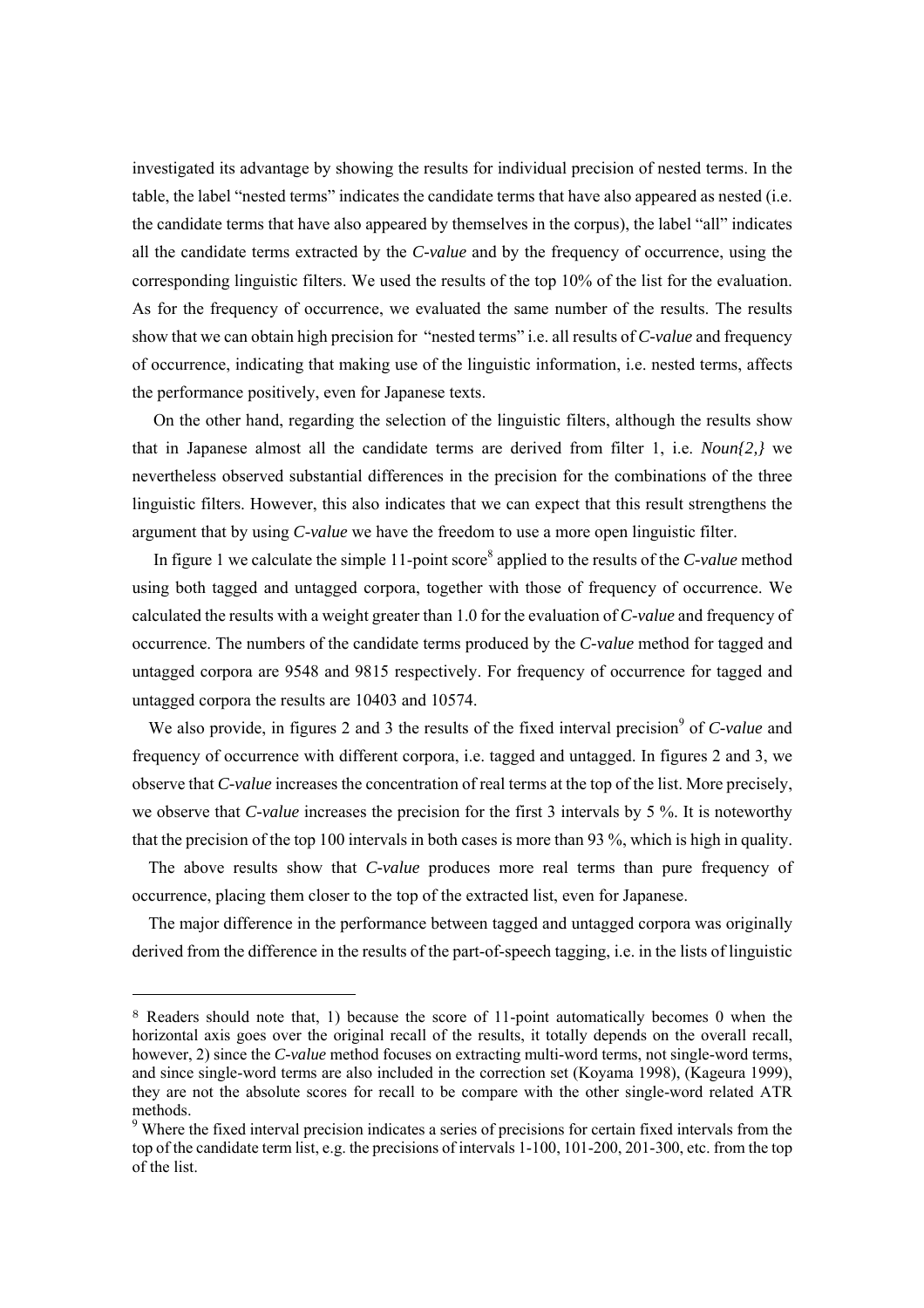filters. Therefore, further selection of linguistic filters is thought to be required for tagged corpora to obtain the corresponding score. On the other hand, this also shows that we can always expect high performance even for a 'practical' use of the method.

|              |          | filter 1            | filter $1+2$  | filter $1+2+3$ |
|--------------|----------|---------------------|---------------|----------------|
| C-value      | tagged   | 86.8 % (385)        | 87.5 % (399)  | 87.5 % (400)   |
| nested terms | untagged | $90.3 \times (371)$ | 89.9 % (386)  | 89.9 % (387)   |
| C-value      | tagged   | 77.2 % (1010)       | 77.7 % (1028) | 77.4 % (1040)  |
| all          | untagged | 80.8 % (1037)       | 81.1 % (1050) | 81.2 % (1057)  |
| frequency    | tagged   | 67.5 % (1010)       | 67.9 % (1028) | 67.3 % (1040)  |
| all          | untagged | 67.7 % (1037)       | 67.5 % (1050) | 67.6 % (1057)  |

Table 1. Precision: C-value vs frequency with num. of extracted terms



Figure 1. 11-point score of precision and recall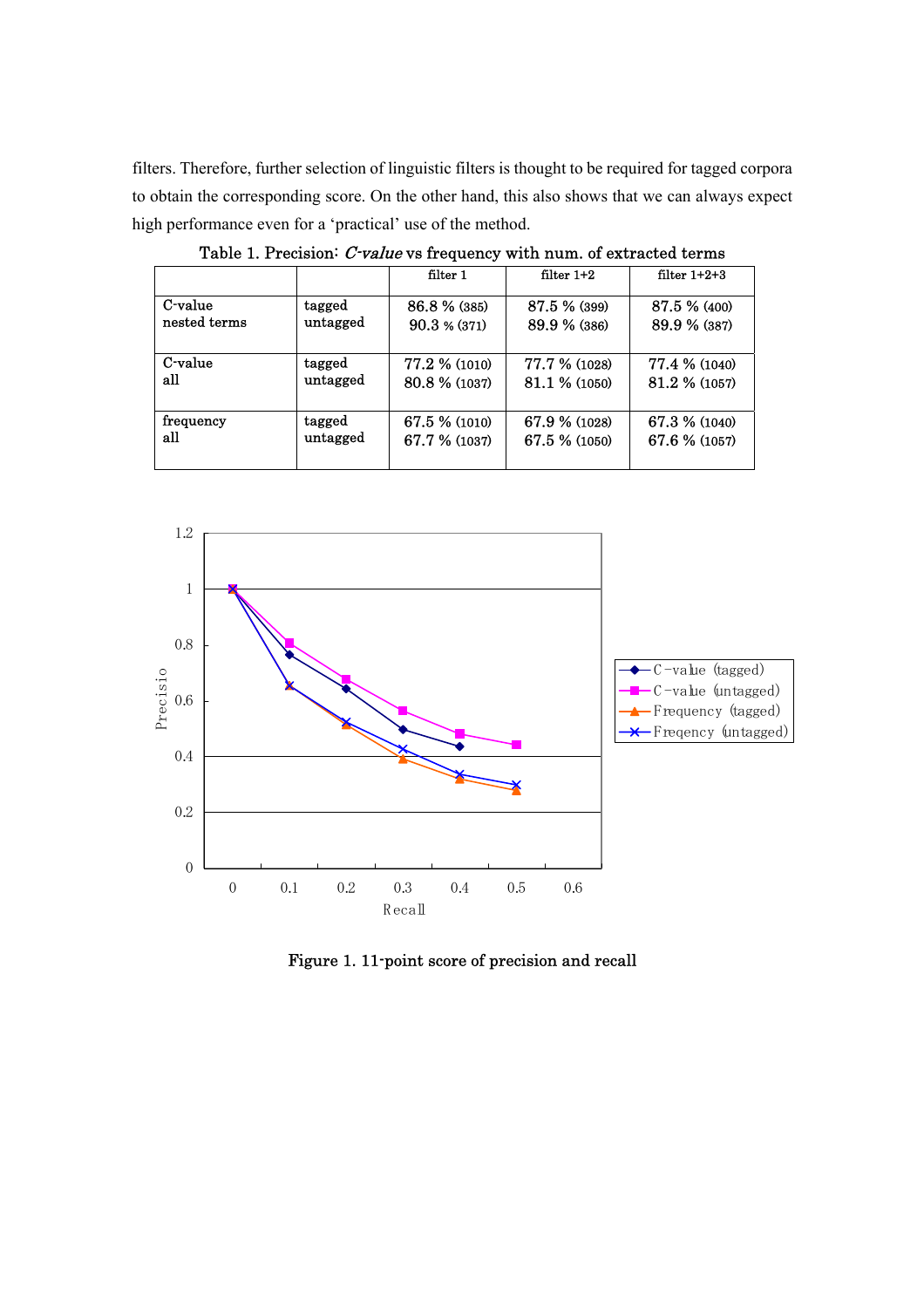

Figure 2. Interval precision: C-value vs frequency (tagged corpus)



Figure 3. Interval precision: C-value vs frequency (untagged corpus)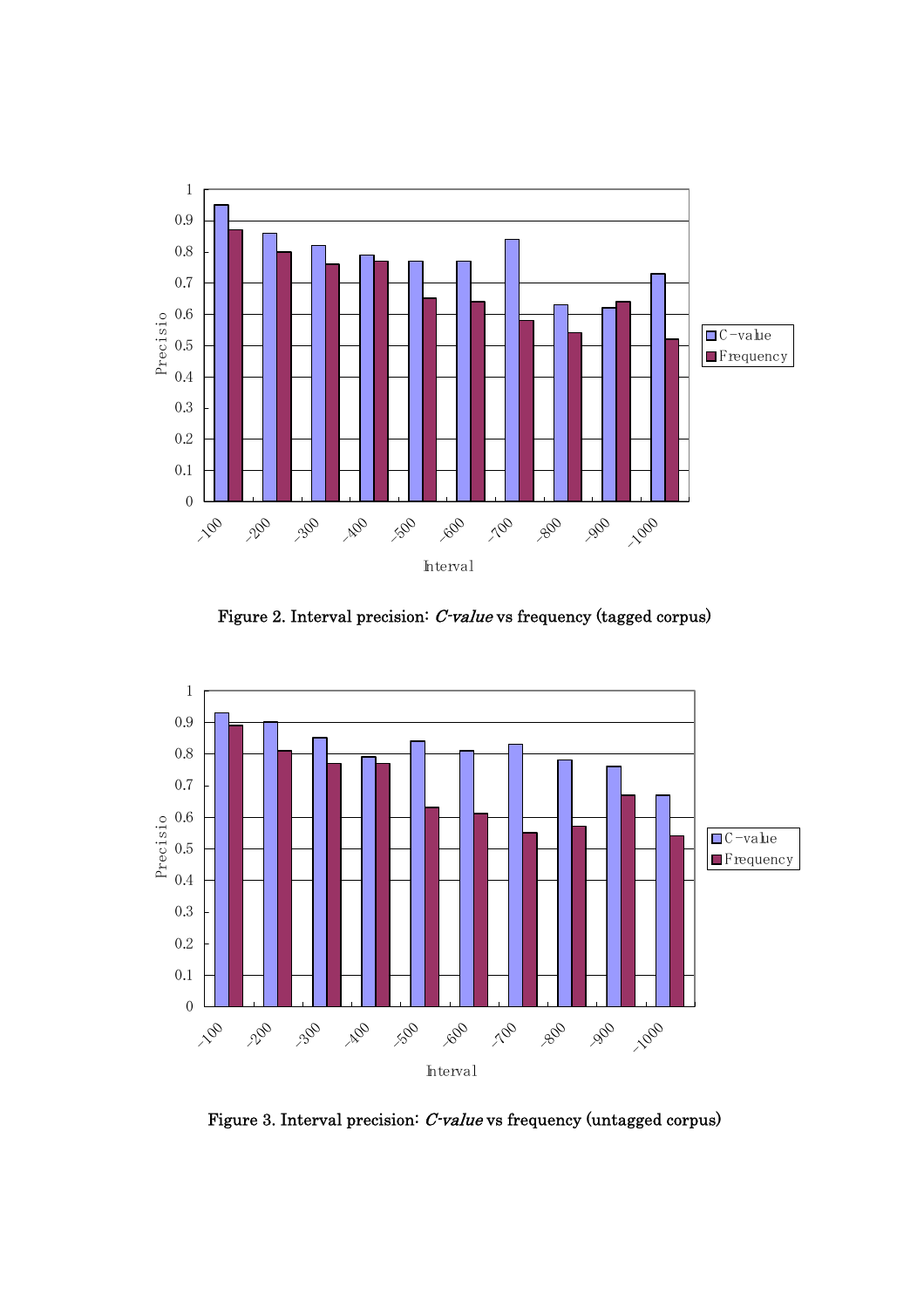## **3. Incorporating Context Information: The** *NC-value* **Approach**

In this section, we briefly describe the NC-value method which incorporates context information into ATR. We often use the environment of a word to identify its meaning. The NC-value approach uses this information on the assumption that, since extended term units differ from extended word units as far as modification is concerned, we could use information from the modifiers to distinguish between terms and non-terms. Thus, for example, if *consistent* is an adjective that tends to precede terms in medical corpora, and it occurs before a candidate term string, we could exploit this information for the benefit of term recognition. Besides adjectives and nouns, we can expand the use of modifier types to verbs that belong to the environment of the candidate term: the string *show* of the verb *to show* in medical domains is often followed by a term, e.g. *shows a basal cell carcinoma*. We will use the three part-of-speech elements also used by (Grefenstette 1994) to obtain information about the *termhood* of a candidate string, when they either precede or follow it. These are

- 1. nouns (*compound cellular naevus*),
- 2. adjectives (*blood vessels are present*),
- 3. verbs (*composed of basaloid papillae*).

#### **3.1 The Context Weighting Factor**

In this section we describe a method to create a list of 'important' *term context words* from a set of terms extracted from a specialised corpus. By term context words we mean those that appear in the vicinity of terms in texts. These will be ranked according to their 'importance' when appearing with terms. The context words we treat are adjectives, nouns and verbs that either precede or follow the candidate term.

The criterion for the extraction of a word as a term context word is the number of terms it appears with. The assumption is that the higher this number, the higher the likelihood that the word is 'related' to terms, and that it will occur with other terms in the same corpus. Term context words for a specific domain/corpus are not necessarily the same for another domain/corpus. For this reason, we relate term context words to a specific corpus. For example, the words *present, shows, appear, composed* tend to appear with terms in our medical corpus, but may have a different significance if found in a different domain, e.g. *mathematics*.

We can express the above criterion more formally with the measure

$$
weight(w) = \frac{T(w)}{n}
$$
 (3)

where

*w* is the context word (noun, verb or adjective) to be assigned a weight as a term context word, *Weight(w)* the assigned weight to the word *w*,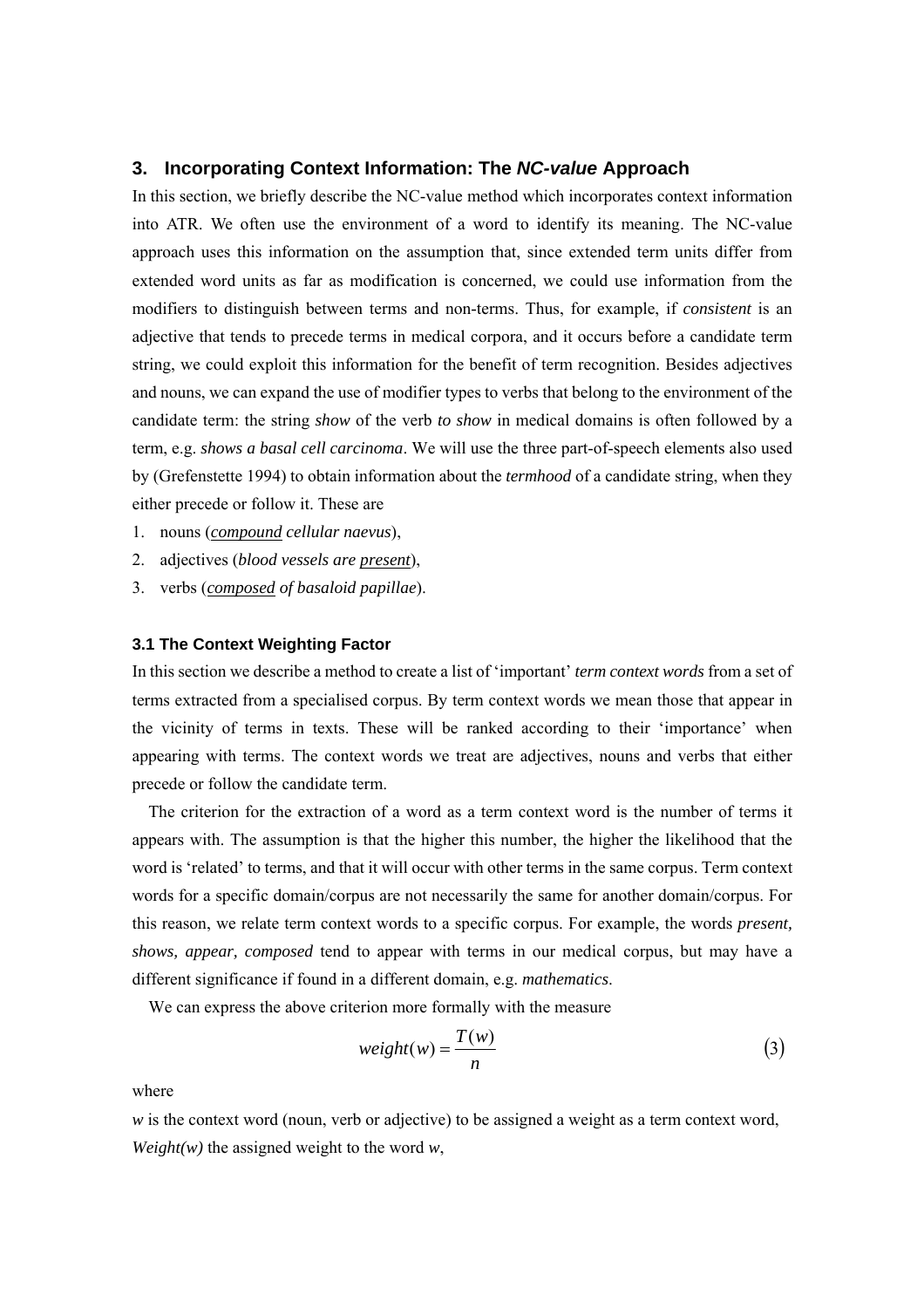*t(w)* the number of terms the word *w* appears with,

*n* the total number of terms considered.

The purpose of the denominator *n* is to express this weight as a probability: the probability that the word *w* might be a term context word.

## **3.2** *NC-value*

In this subsection we present the method we call *NC-value*, which incorporates context information into the *C-value* method for the extraction of multi-word terms. Assuming we have a corpus from which we want to extract the terms, the *NC-value* algorithm consists of the following three stages

#### First stage

We apply the *C-value* method to the corpus. The output of this process is a list of candidate terms, ordered by their *C-value*.

## Second stage

This involves the extraction of the term context words and their weights. These will be used in the third stage to improve the term distribution in the extracted list. In order to extract the term context words, we need a set of terms, as discussed in the previous section. We have chosen to keep the method domain-independent and fully-automatic (until the manual evaluation of the final list of candidate terms by the domain-expert). Therefore, we do not use any external source (e.g. a dictionary) that will provide us with the set of terms to be used for this purpose. We use instead the 'top' candidate terms from the *C-value* list, which present very high precision on real terms. We expect to find non-terms among these candidate terms that could produce 'noise', but these non-terms are rare enough not to cause any real problems. We have chosen to accept a small amount of noise, i.e. non-terms, for the sake of full automation. These 'top' terms produce a list of term context words and assign to each of them a weight following the process described in the previous section.

#### Third stage

This involves the incorporation of context information acquired from the second stage of the extraction of multi-word terms. The *C-value* list of candidate terms extracted during stage one is re-ranked using context information, so that the real terms appear closer to the top of the list than they did before, i.e. the concentration of real terms at the top of the list increases while the concentration of those at the bottom decreases. The re-ranking takes place in the following way: Each candidate term from the *C-value* list appears in the corpus with a set of context words. From these context words, we retain the nouns, adjectives and verbs for each candidate term. These words may or may not have been met before, during the second stage of the creation of the list with the term context words. In the case where they have been met, they retain their assigned weight. Otherwise, they are assigned zero weight. For each candidate term, we obtain the context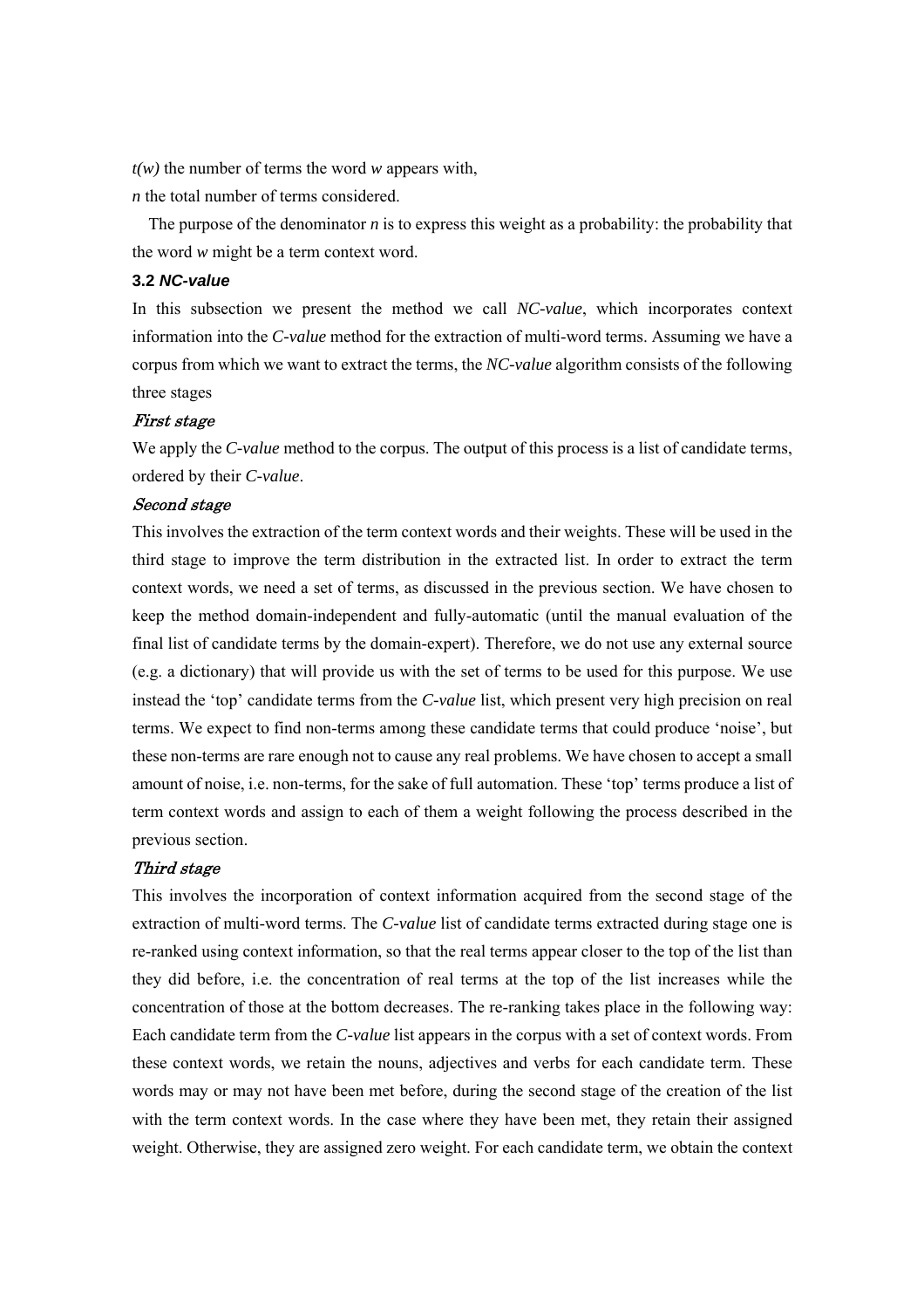factor by summing up: the weights for its term context words, multiplied by the frequency with which they appear with this candidate term.

For example, assume that the candidate word *W* appears 10 times with the context word  $c_1$ , 20 times with the context word  $c_2$ , and 30 times with the context word  $c_3$ . Assume also that the weight for  $c_1$  is w<sub>1</sub>, the weight for  $c_2$  is w<sub>2</sub>, and the weight for  $c_3$  is w<sub>3</sub>. Then, the context factor for *W* is:

 $10\cdot w_1 + 20\cdot w_2 + 30\cdot w_3$ 

The above description is the second factor of the *NC-value* measure which re-ranks the *C-value* list of candidate terms. The first factor is the *C-value* of the candidate terms. The whole *NC-value* measure is formally described as

 $NC-value(a) = 0.8 * C-value(a) + 0.2 * CF(a)$ 

Where

*a* is the candidate term,

*C-value(a)* is *the C-value* for the candidate term *a*,

*CF(a)* is the context factor for the candidate term.

The two factors of *NC-value*, i.e. *C-value* and the context information factor, have been assigned the weights 0.8 and 0.2 respectively, which have been chosen empirically.

Further details on how *NC-value* works together with the performance evaluation using an English corpus can also be found in (Frantzi 1999), (Frantzi 2000).

#### **3.3 Evaluation**

 $\overline{a}$ 

We have also conducted experiments to examine the performance of the *NC-value* method with respect to the overall performance from the viewpoint of precision and recall by 11-point score, while applying it to the same corpus and the correction set to the *C-value*. All the results are given using both tagged and untagged corpora. In the evaluation, we also observed the tendencies on the basis of exact match. The top of the list produced by *C-value* was used<sup>10</sup> for the extraction of term context words $^{11}$ , since these show high precision on real terms. It is expected that among those terms there will be some non-terms as well. This is unavoidable since we have chosen to keep this process fully-automatic.

 The weights 0.8 and 0.2 assigned to *C-value* and the context factor in the *NC-value* measure were also chosen after a series of experiments. As reported in (Frantzi 2000), we also adopted the combination 0.8—0.2, since this combination gave the best distribution in the precision of extracted terms for Japanese as well.

As already mentioned, readers should note that, since *NC-value* re-ranks the *C-value* list

<span id="page-13-0"></span><sup>10</sup> The first 20% of the extracted candidate terms were used for these experiments.

<span id="page-13-1"></span> $11$  We used 30 context words for all the extracted terms in the evaluation, which was also determined empirically.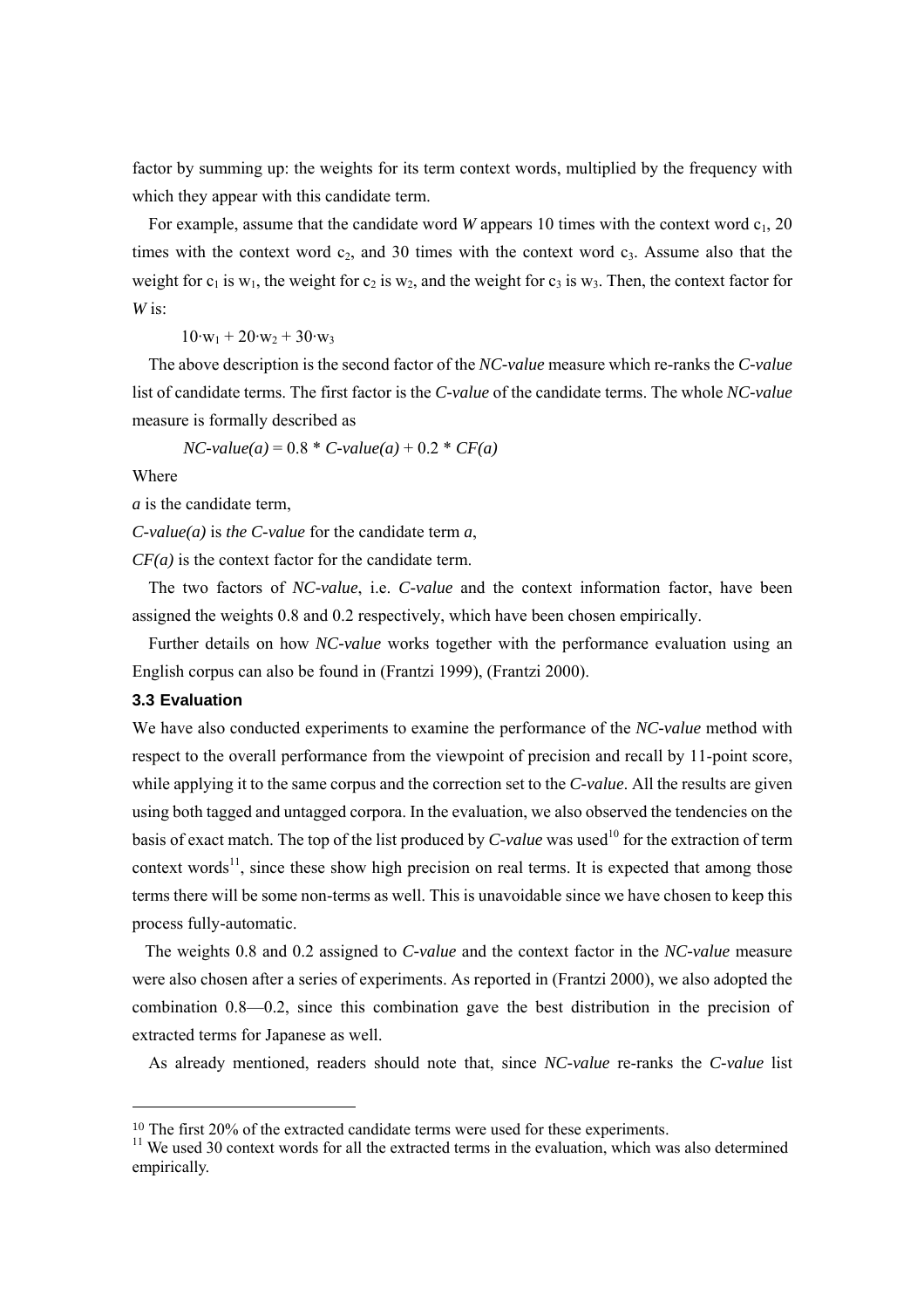without adding or deleting any candidate terms, the total recall and the total precision of the *NC-value* are the same as those of the *C-value* list. What is different is the distribution of terms in the extracted list.

Figure 4 and 5 show the 11-point precision-recall score of *NC-value* method in comparison with the corresponding *C-value* in cases of using tagged and untagged corpora, respectively.

In figure 6 and 7, we present the fixed interval precision of the *NC-value* method in comparison with the corresponding *C-value* and frequency of occurrences in cases of using tagged and untagged corpus, respectively.

In the figures for the 11-point precision-recall score, we observe that the *NC-value* increases the precision with compared to that of *C-value* on all the correspond points for recall. More precisely, we observe that *NC-value* increased average precision by 2-3% for the recall of 01-0.4.

For the interval precisions, although we see a small drop in precision compared to *C-value* in some intervals, we observe that *NC-value* generally increases the concentration of real terms at the top of the list.

Thus, from the results, we can expect that the *NC-value* produces more real terms than *C-value*, placing them closer to the top of the extracted list.



Figure 4. 11-point score: NC-value vs C-value (tagged corpus)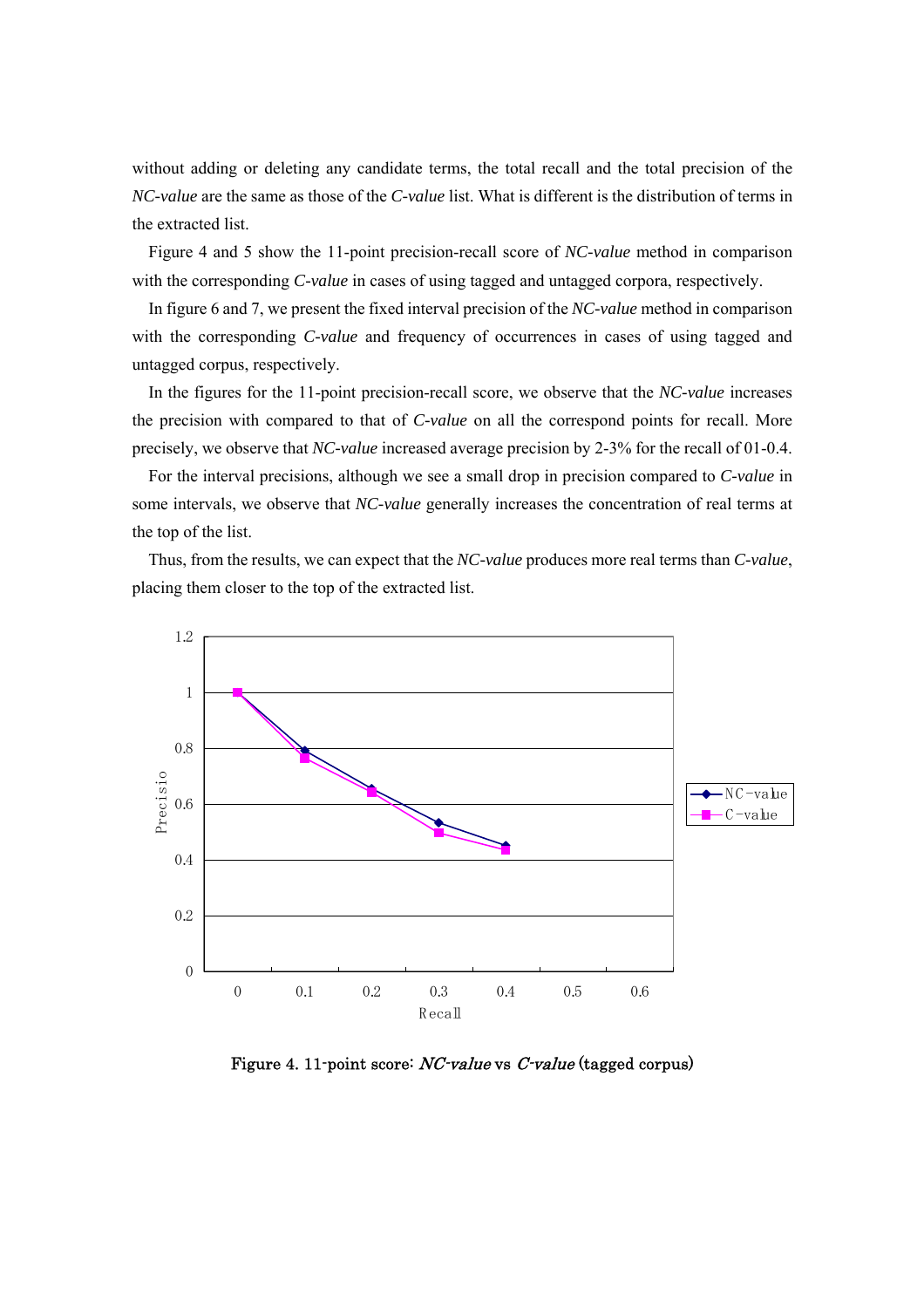

Figure 5. 11-point score: NC-value vs C-value (untagged corpus)



Figure 6. Interval precision: NC-value vs C-value (tagged corpus)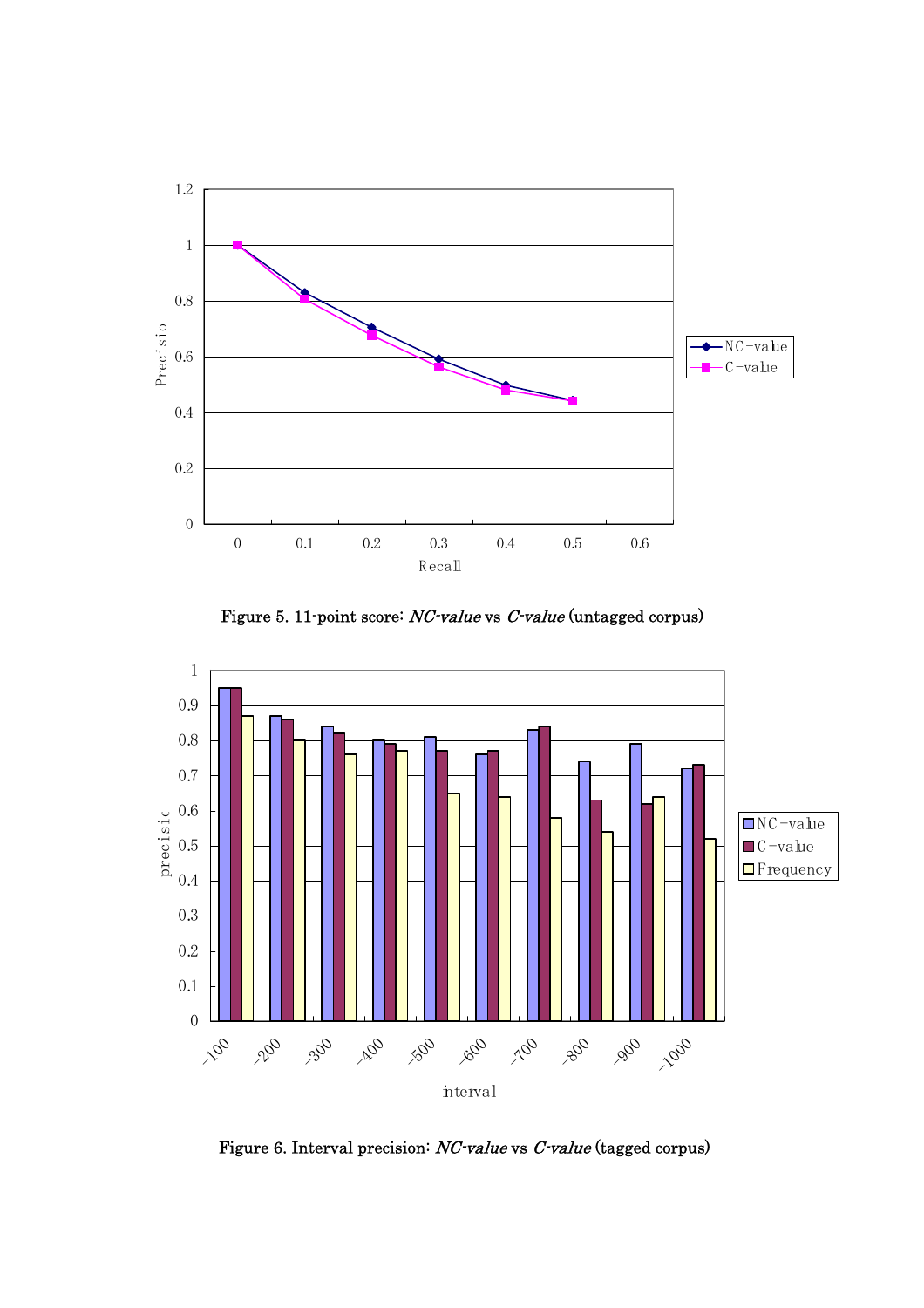

Figure 7. Interval precision: NC-value vs C-value (untagged corpus)

# **4. Conclusions**

In this paper we presented an application of the *C-value/NC-value* method to Japanese as an efficient domain-independent multi-word term recognition method. We evaluated the method using the NACIS Japanese AI-domain corpus (Koyama 1998).

Although the *C-value/NC-value* method was originally used for the recognition of English nested terms, we demonstrated that both methods are also effective for Japanese term recognition.

Several experiments analysing the performance of these methods using the corpus lead us believe that the schemes can be utilized to realize a practical domain- and language-independent term recognition system.

Important areas of future research will involve:

- Selecting more appropriate linguistic filter(s) to improve the recall in candidate term detection.
- Utilizing semantic-oriented information, such as domain specific thesauri and statistically clustered terms (Ushioda 1996), (Maynard 2000) for improving the performance of term recognition.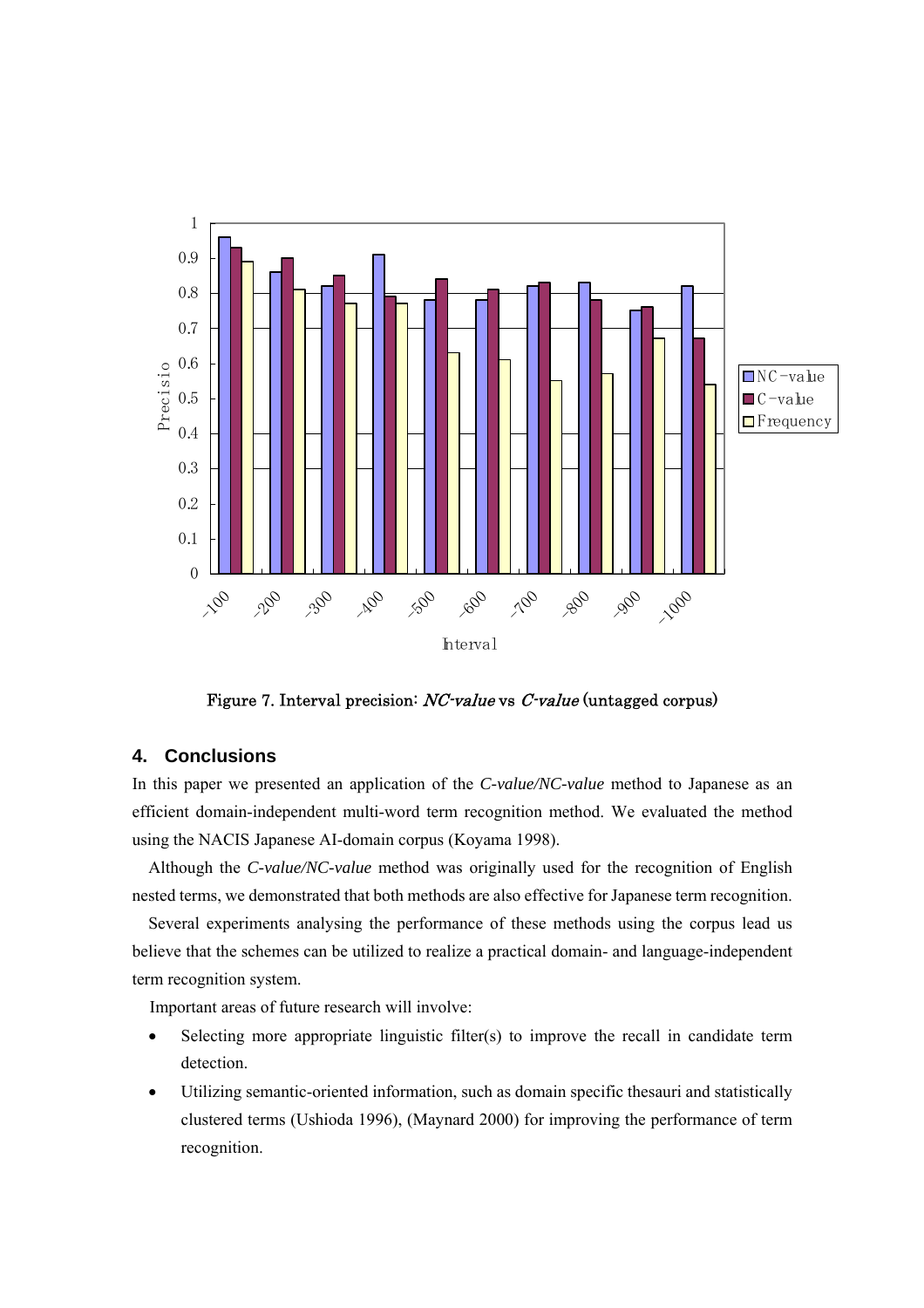Developing a web-based term-oriented knowledge mining system relevant for scientific database information (Mima 1999) to show its practicality in language independent environments is another area of interest for future work.

## **References**

- Dunning, T. 1993. "Accurate Methods for the Statistics of Surprise and Coincidence". *Computational Linguistics* 19(1), 61—74.
- Frantzi, K. T., Ananiadou, S. and Mima, H. 2000. "Automatic Recognition of Multi-Word Terms: the *C-value/NC-value* method".*International Journal on Digital Libraries* Vol. 3, No. 2, 115—130.
- Frantzi, K. T. and Ananiadou, S. 1999. "The C-value/NC-value domain-independent method for multi-word term extraction". *Journal of Natural Language Processing* Vol. 6, No. 3, 145—179.
- Grefenstette, G. 1994. "Explorations in Automatic Thesaurus Discovery". *Kluwer Academic Publishers*.
- Hisamitsu, T. and Niwa, Y. 1998. "Post-processing of Japanese Morphological Analysis Using Transformation Rules and Contextual Information". *Information Processing Society of Japan (IPSJ) SIG Notes, NLP*, Vol. 98, No. 63, 55—62. (in Japanese).
- Kageura, K., Yoshioka, M., Tsuji, K., Yoshikane, F., Takeuchi, K. and Koyama, T. 1999. "Evaluation of the Term Recognition Task". In Proceedings of *the First NTCIR Workshop on Research in Japanese Text Retrieval and Term Recognition*, 417—434. Aug 30-Sep 1, 1999, Tokyo.
- Kageura, K. 1998. "A Statistical Analysis of Morphemes in Japanese Terminology". In Proceedings of *The 17th International Conference on Computational Linguistics and The 36th Annual Meeting of the Association for Computational Linguistics, COLING-ACL'98*, 638—645. Montreal, Canada.
- Kageura, K. and Umino, B. 1996. "Methods of Automatic Term Recognition -A Review-". *Terminology* 3(2), 259—289.
- Kurohashi, S. and Nagao, M. 1998*.* "Japanese Morphological Analysis System JUMAN". Kyoto University.
- Koyama, T., Yoshioka, M. and Kageura, K. 1998. "The Construction of a Lexically Motivated Corpus --- The Problem with Defining Lexical Units ---". In Proceedings of *First International Conference on Language Resources and Evaluation*, 1015—1019. Granada, Spain.
- Maynard, D. and Ananiadou, S. 2000. "Identifying Terms by their Family and Friends", In Proceedings of *The 18th International Conference on Computational Linguistics, COLING 2000*, 530—536.
- Maynard, D. and Ananiadou, S. Forthcoming. "Trucks: a model for automatic multi-word term recognition*".* To appear in *Journal of Natural Language Processing*.